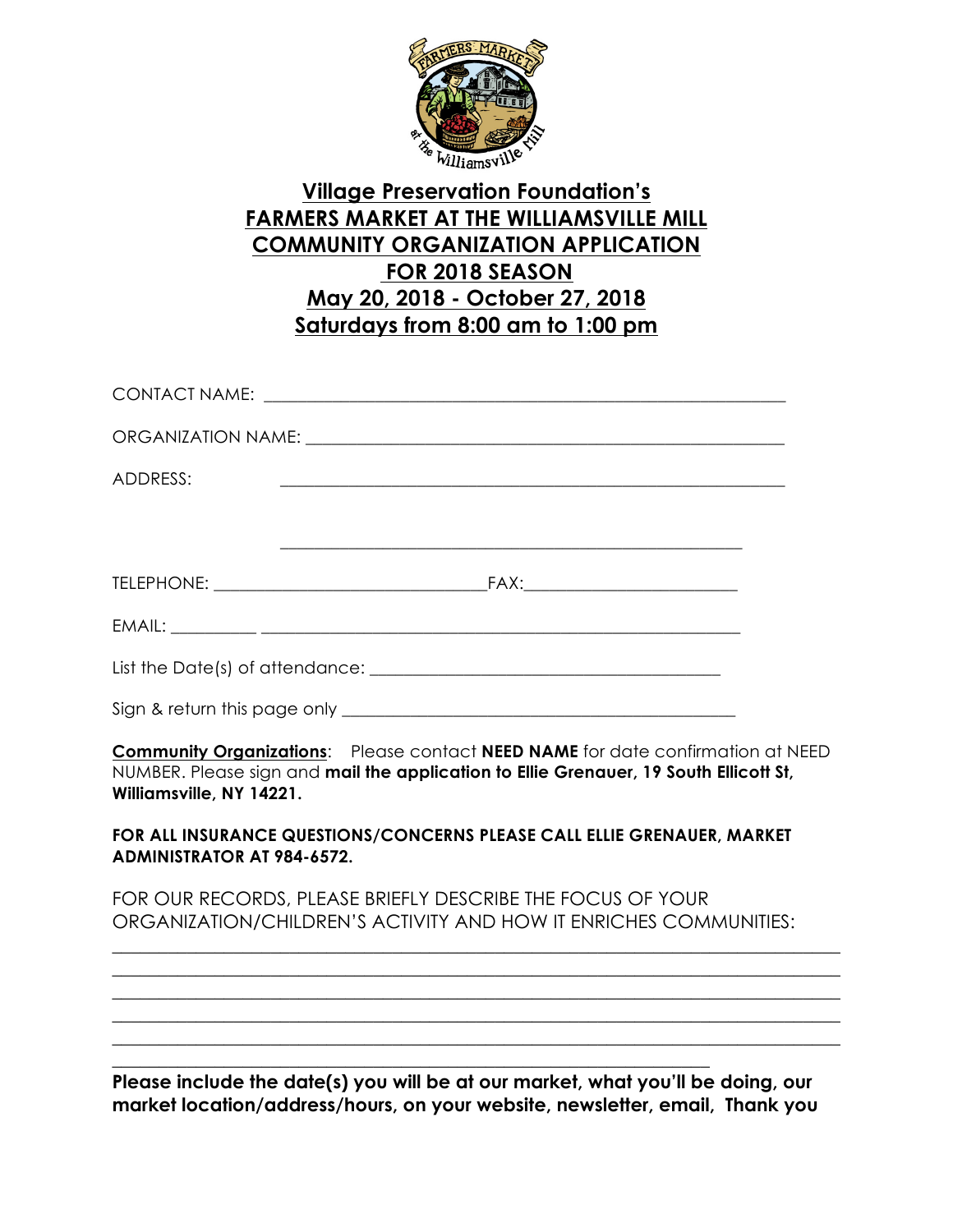

## **Village Preservation Foundation's FARMERS MARKET AT THE WILLIAMSVILLE MILL CONTRACT & RULES AND REGULATIONS**

- 1) Vendor will provide proof of general and product liability insurance in the form of a certificate of insurance. Two Certificates are required, one for each of the following:
	- i) Certificate holder **AND** additional insured: The Village of Williamsville, 5565 Main Street, Williamsville, NY 14221
	- ii) Certificate holder **AND** additional insured: Village Preservation Foundation, 19 South Ellicott St, Williamsville, NY 14221
	- iii) Certificate holder **AND** additional insured: Town of Amherst, 5583 Main St, Williamsville, NY 14221

The required limit of liability is \$1,000,000 each occurrence. Vendor will provide proof of general insurance. The Vendor will defend, indemnify and hold the Village and the Village Preservation Foundation harmless including their officers, agents, servants and employees, from and against all damages, costs and expenses including but not limited to: attorney's fees, court costs and all other sums which the Village and the Village Preservation Foundation, their officers, agents, servants and employees may pay or become obligated to pay on account of every demand, claim or assertion of liability, or any claim founded thereon arising or allegedly arising out of the negligence of the Vendors, their agents, servants and or employees.

- 2) Community Organizations may begin setup at 7:00 AM and must be in place and ready to greet Market customers by 7:45 AM. Market Administration may, in their discretion, refuse to allow any Organization arriving after 7:45 to setup. Community Organizations please arrange date(s) of participation with Community Activities Coordinator (see application). Children's Organizations please arrange date(s) and set up/breakdown time with Children's Activities Coordinator (see application).
- 3) Organization Representative will set up and remain at and within their designated market space during the operating hours of the market. All stands are to be set up with their own tent (no larger then a 10x10), display tables and all display is subject to Market Administration's approval.
- 4) Organizations are expected to treat customers in a courteous manner. No discrimination is permitted.
- 5) Organization Representative agrees to keep Organization's stand and products as attractive as possible. Organization Representative will keep Organization's market space free from refuse during market hours.
- 6) Organization will be responsible for all equipment and supplies for the setup of Organization's space. Displays must not block customer walkways nor pose any other hazard to customers or other Organizations. **All tents must be weighted to prevent from blowing away.**
- 7) Each Organization shall have a sign showing Organization's name and address.
- 8) Pets must be leashed or in cages, under control and kept away from food.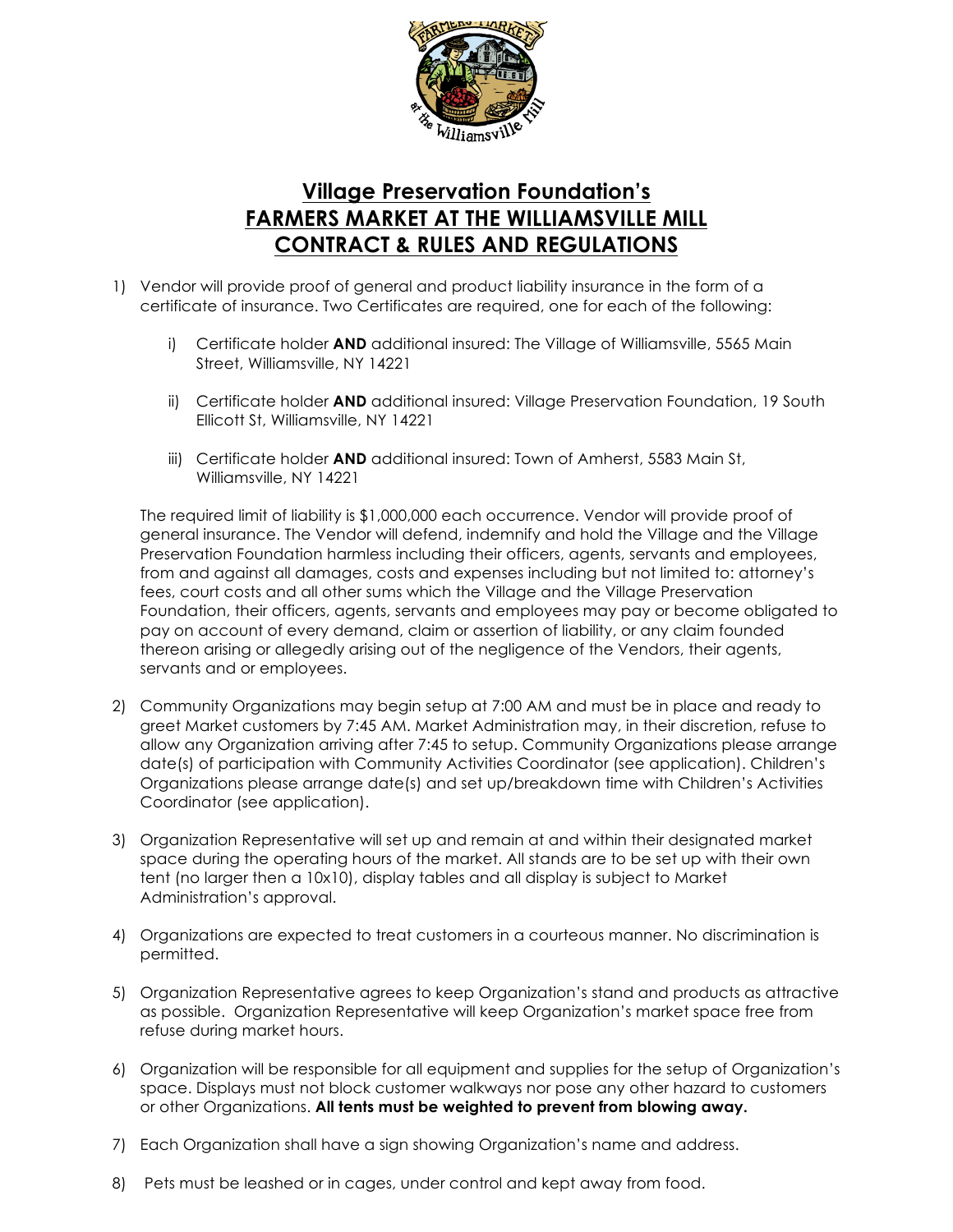

## **Village Preservation Foundation's FARMERS' MARKET AT THE WILLIAMSVILLE MILL CONTRACT & RULES AND REGULATIONS**

- 9) Smoking is not permitted within the Organization's market selling space.
- 10) No hawking or foul language is permitted at the market.
- 11) No radios, televisions, electronic media or amplified music are permitted except as provided by the market itself.
- 12) The Market season's day and hours of operation are:

Saturdays, May 19 – October 27, 2018 8:00 AM to 1:00 PM

#### **13) The Market will be located at the parking lot by 5583 Main Street**

\_\_\_\_\_\_\_\_\_\_\_\_\_\_\_\_\_\_\_\_\_\_\_\_\_\_\_\_\_\_\_\_\_\_\_\_\_\_\_\_\_\_\_\_ \_\_\_\_\_\_\_\_\_\_\_\_\_\_\_\_\_\_\_\_\_\_\_\_\_\_\_\_\_\_\_\_\_\_\_\_\_\_\_\_\_ Market Administrator **Date** Community Representative Date

### **THANK YOU FOR PARTICIPATING IN THE FARMERS MARKET AT THE WILLIAMSVILLE MILL.**

**Ellie Grenauer Market Administrator 716-984-6572 19 South Ellicott St Williamsville, NY 14221**